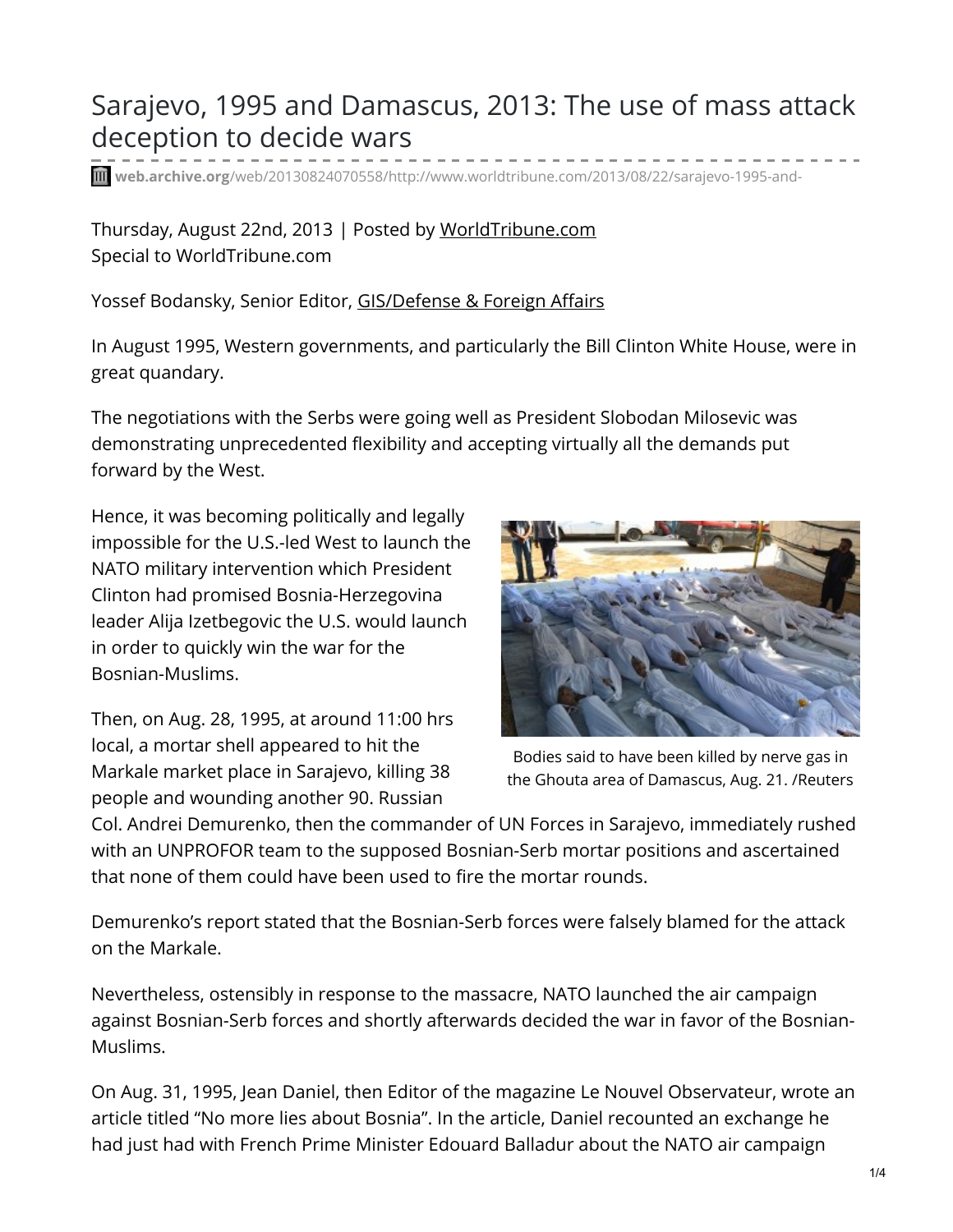and the motivations for it. "They [the Muslims] have committed this carnage on their own people?" Daniel asked. "Yes," confirmed Balladur without hesitation, "but at least they forced NATO to intervene."

The Aug. 21, 2013, chemical attack in Ghouta, a suburb of Damascus, might become the Markale of the Syrian war.

On Aug. 19, a UN expert delegation arrived in Damascus to study reports and evidence of earlier use of chemical weapons. The next day, they were presented with detailed scientific, technical, and military data about the alleged chemical attacks, soil contamination and why the Syrian Armed Forces could not have carried out these attacks.

Russian and other foreign experts who studied the data separately found it compelling.

The Syrian military also presented the UN team with detailed intelligence evidence about chemical weapons and production labs affiliated with the opposition discovered in Syria, Turkey and Iraq.

On Aug. 21, the Syrian opposition announced a massive chemical attack in Ghouta which allegedly inflicted about 1,300 fatalities including hundreds of children. As in previous chemical attacks blamed on the Assad administration, the attackers used the ubiquitous Sarin nerve gas. Immediately, the opposition flooded Western media with pictures of the dead, but provided no conclusive evidence about the attack and the perpetrators.

Moreover, initial opposition reports claimed the attack was conducted by a barrage of rockets. Subsequently, in the context of renewed outcries for a No Fly Zone, the opposition claimed that the chemical attack was a part of a massive bombing by the Syrian Air Force. Yet, the opposition's pictures show no casualties suffering shrapnel wounds associated with aerial bombing. Stern denials by the Syrian Government of any involvement in the attack were largely ignored by the West. At the time of writing, the UN expert delegation and foreign diplomats were denied access to the attack site by the opposition forces ostensibly because of fear for their safety.

The context of the attack is of great significance.

Starting Aug. 17 and 18, nominally Free Syrian Army (FSA) units — in reality a separate Syrian and Arab army trained and equipped by the CIA as well as Jordanian and other intelligence services — attempted to penetrate southern Syria from northern Jordan and start a march on Damascus. The U.S.-sponsored war plan was based on the Autumn 2011 march on Tripoli, Libya, by CIA-sponsored army from Tunisia which decided the Libyan war and empowered the Islamists.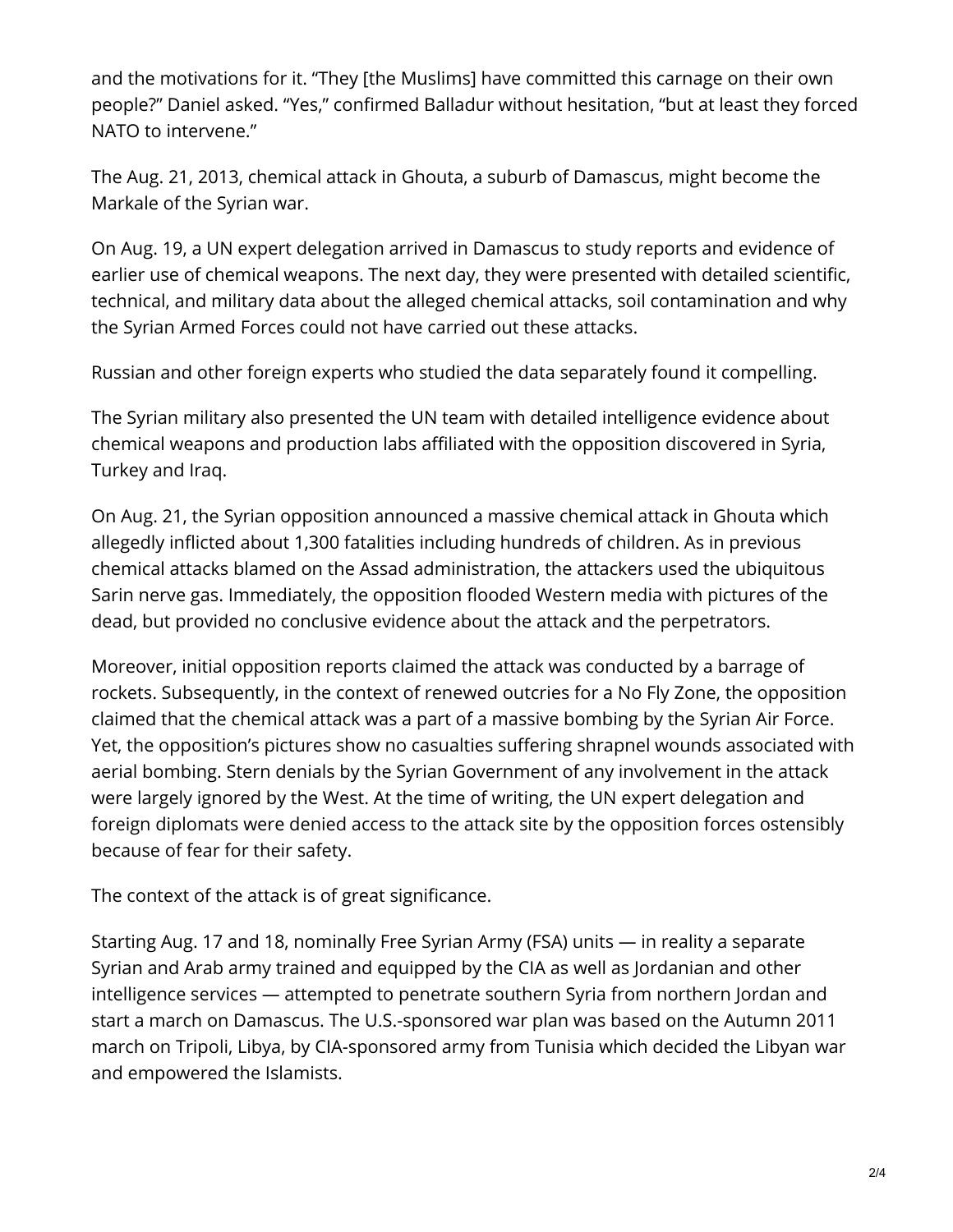Two units, one 250-strong and one 300-strong, crossed into Syria and began advancing parallel to the Golan Heights border. Their aim was to break east and reach Daraa quickly in order to prepare the ground for the declaration of Daraa as the capital of a "Free Syria". However, the CIA's FSA forces met fierce resistance by the unlikely coalition of the Syrian Army, local jihadist forces (mainly the locally-raised Yarmuk Brigades), and even tribal units who fear the encroachment by outside forces on their domain. By Aug. 19 and 20, the FSA units were surrounded in three villages not far from the Israeli border.

An attempt to use an Indian UNDOF patrol as human shield failed. The FSA commanders were now (ie: as of late Aug. 21) pleading for massive reinforcements and an air campaign to prevent their decimation.

Meanwhile, on Aug. 19, in Ghouta, more than 50 local opposition fighters and their commanders laid down their arms and switched sides. A few prominent local leaders widely associated with the opposition went on Syrian TV. They denounced the jihadists and their crimes against the local population, and stressed that the Assad administration was the real guardian of the people and their interests. More than a dozen ex-rebels joined the Syrian Government forces.

Hence, the last thing the Assad administration would do is commit atrocities against the Ghouta area and the local population which had just changed sides so dramatically. For the opposition, fiercely avenging such a betrayal and petrifying other would-be traitors is a must. Furthermore, in view of the failure of the march on Daraa and Damascus by the CIA's FSA forces, there was an urgent imperative for the opposition to provoke a Western military intervention before the rebellion collapsed completely, and Assad consolidated victory.

In Obama's Washington, there has been a growing opposition to intervention.

Chairman of the U.S. Joint Chiefs of Staff Gen. Martin E. Dempsey, who had just been to the Jordan and Israel on an inspection tour of the Syrian crisis, publicly doubted the expediency of an armed intervention, because supporting the opposition would not serve the U.S. national and security interests. Dempsey wrote to Congress that while the U.S. "can destroy the Syrian Air Force", such a step would "escalate and potentially further commit the United States to the conflict".

There was no compelling strategic reason for such an undertaking. "Syria today is not about choosing between two sides but rather about choosing one among many sides," Dempsey wrote. "It is my belief that the side we choose must be ready to promote their interests and ours when the balance shifts in their favor. Today, they are not."

However, President Obama's own inner-most circle has made it clear that it is committed to "humanitarian interventionism" of the kind exercised in Bosnia, Kosovo, and Libya.

Absent legitimate national interests, a U.S.-led intervention must be based on humanitarian